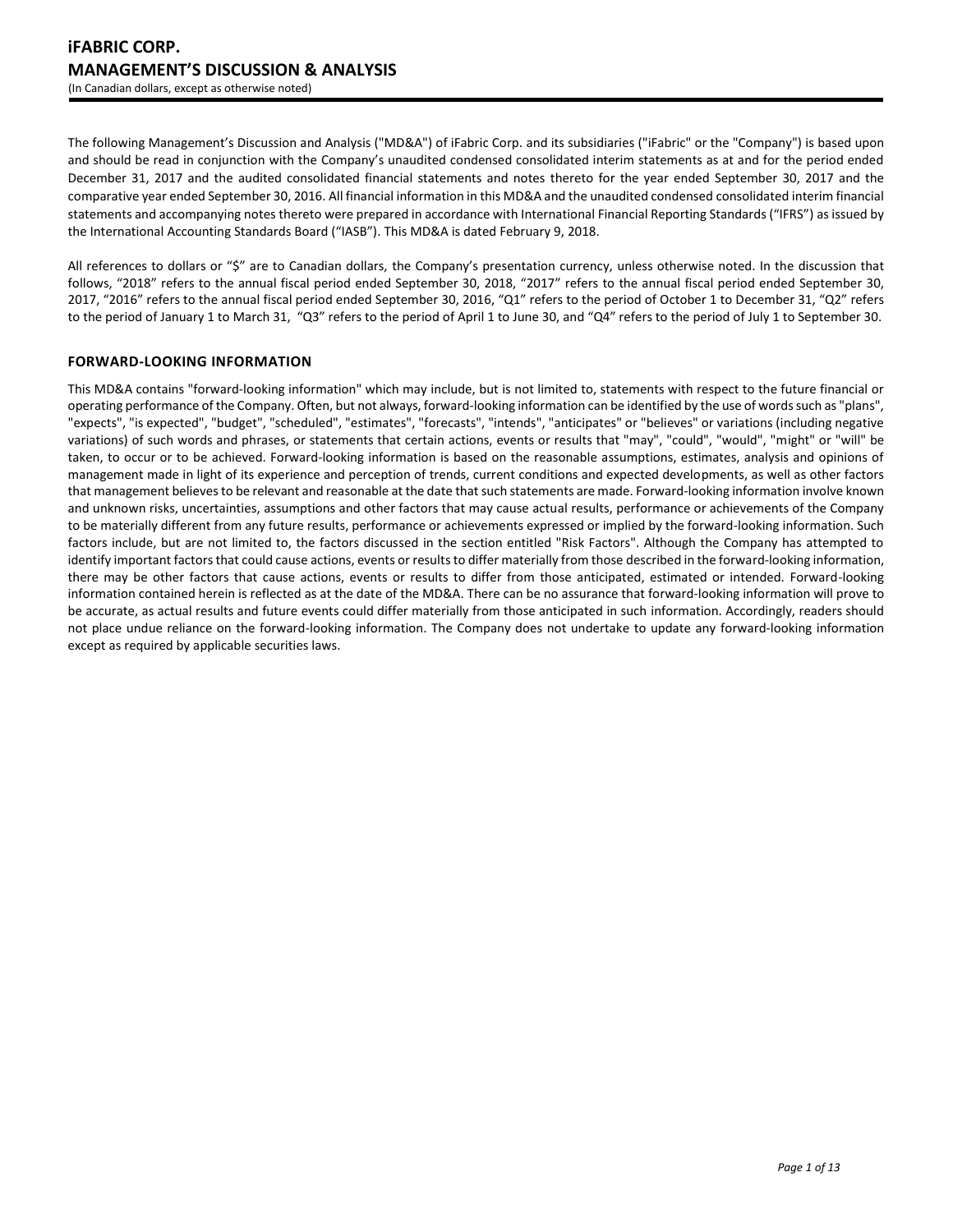# **BUSINESS OVERVIEW**

### **General**

iFabric is a Canadian public company, incorporated under the Alberta Business Corporations Act and is domiciled in Canada. The Company is listed on the Toronto Stock Exchange ("TSX") under the trading symbol "IFA". The head office is located at 525 Denison Street, Unit 1, Markham, Ontario, Canada.

The Company's business activities are divided into three reportable operating segments, which offer different products and services, and are managed separately because they require different marketing strategies and resource allocations. The following summarizes the operations of each segment:

- Intimate Apparel: Includes the design and distribution of women's intimate apparel, sleepwear and accessories.
- Intelligent Fabrics: Includes the development and distribution of innovative products and treatments that are suitable for application to textiles, plastics, liquids, and hard surfaces. These products are designed to provide added benefits to the user.
- Other: Includes leasing of property to group companies, related parties and third parties.

### **NATURE OF OPERATIONS**

### **Intimate Apparel**

The Intimate Apparel division commenced operations in 1992 and currently operates under the trade name Coconut Grove Intimates. Its business comprises the design, purchasing, and distribution of intimate apparel and, in particular, a range of specialty bras including the division's patented backless, strapless underwire bra. The division also distributes a range of apparel accessories as well as sleepwear.

The division utilizes contract warehouse facilities located in Los Angeles, California and Manchester, England in order to service its key U.S. and European markets and, Company-owned premises located in Markham, Ontario house the bulk of the division's workforce which comprises, management, designers, administrative, product sourcing and logistical staff. The Markham premises also includes warehouse space which serves as the distribution centre for the Canadian market.

All product design is handled by the Markham design team and, currently over 95% of the division's inventory production is outsourced to factories in China.

In the past several years, the Company has positioned the division's product strategy by way of leveraging a key license agreement in order to sell products under various Maidenform® brands. The Maidenform® brand was founded in 1922 and during its 94-year history has grown to become one of the most recognizable and respected brands in the intimate apparel industry. In addition, the division develops and supplies products for sale under the private label brands of certain major retailers as well as the Company's own brand.

Products are sold internationally to the division's customer base, which includes a number of major retailers as well as specialty boutiques.

### **Intelligent Fabrics**

A second strategic division commenced operations in 2010 when the Company obtained exclusive North American distribution rights for new generations of intelligent textile technologies which can kill bacteria, repel insects, absorb odours, repel and wick moisture, block ultraviolet light and help encourage a healthy skin environment, amongst others. North American distribution rights were subsequently expanded to worldwide distribution rights. Management anticipates that the Intelligent Fabrics division will be the main driving force of the Company's future growth and expansion. The Intelligent Fabrics division operates under the name Intelligent Fabric Technologies (North America) Inc. ("IFTNA").

The business of the Intelligent Fabrics Division includes the development, testing and distribution of specialty textiles as well as chemicals suitable for application to textiles. The current focus is on technologies that improve the safety and well-being of the wearer. The division's current product offerings include Protx2® (anti-microbial and anti-viral formulations) Enguard® (insect repellant technology), Dreamskin® (skin polymer), UVtx (ultraviolet light blocker), FreshTx (odour-absorbing technology), RepelTX (durable water repellant) and DryTx (moisture-wicking technology). The Company anticipates that several new products will be added to its pipeline in the future.

The Company has two key supply centers in Asia (namely China and Taiwan) which service the Asian market. This market represents the main production region for manufactured textiles supplied to North America and internationally and is the Company's main market area for the distribution of intelligent textile technologies. Technical support specialists in Asia provide guidance and support to customers regarding the integration of the Company's chemical formulations in their products.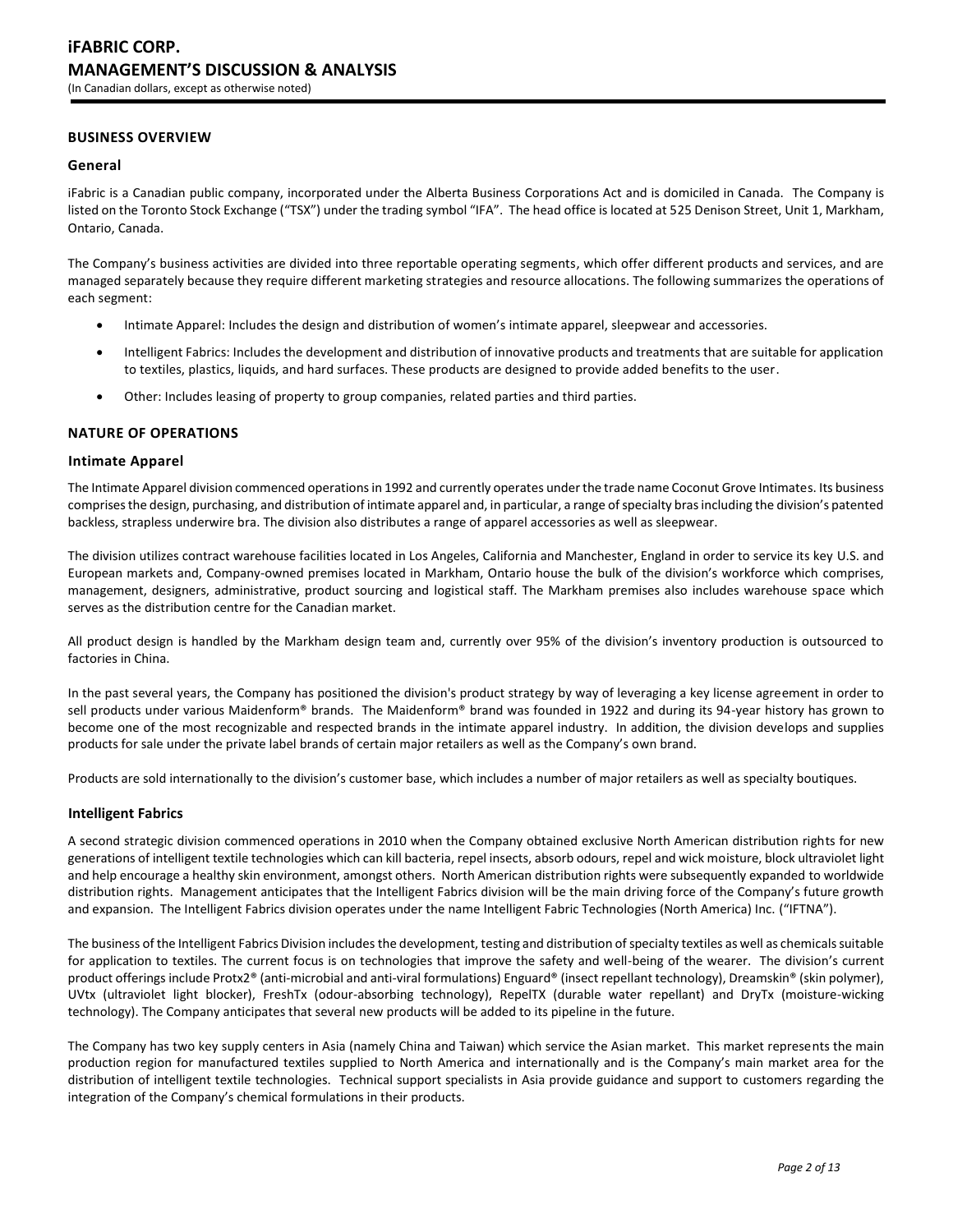The following describes the functionality of the division's current product portfolio:

#### *Protx2*® *Anti-Microbial Technologies*

Protx2*®* formulations impart anti-microbial and/or anti-viral powers to fibers, plastic, paint and paper treated with these formulations. Numerous laboratory tests have shown that treated products inhibit the growth of a wide variety of infectious agents associated with Healthcare-Associated Infections ("HAI"), including MRSA, C-Difficile, VRE, and H1N1, and by their application may assist in preventing the spread of such infections.

The Company is currently targeting two key markets with regard to the distribution of Protx2®:

#### a) Sports apparel, outerwear and footwear

There is an increasing trend amongst major sports apparel, outerwear and footwear manufacturers to offer technologically-enhanced products. With the ability of Protx2<sup>®</sup> to combat odor causing bacteria, the Company is able to provide manufacturers with the ability to produce apparel and footwear that stays fresher longer without the need for repeated washing or cleaning. Innovative application methodology developed by the Company over a number of years allows for Protx2® to be integrated into almost any fabric as well as all the components of footwear including foam, rubber, and plastics. With its current Environmental Protection Agency ("EPA") and European regulatory registrations, the Company can distribute Protx2® for use in all sportswear and footwear for distribution in the U.S. market as well as most international markets.

#### b) Medical

Protx2® formulations impart anti-microbial and/or anti-viral powers to fibers, plastic, paint and paper treated with these formulations and is suitable for application to many areas of a hospital environment, including, scrubs, bedding, curtaining, carpeting, walls, air filters and numerous plastic components amongst others.

The Protx2® range of products is dedicated to combating hospital acquired bacterial infections, including MRSA, Clostridium Difficile, VRE, Klebsiella Pneumonia, and by their application may greatly assist in reducing such infections. In addition, Protx $2<sup>®</sup>$  is also a strong antiviral agent effective against, Norovirus and H1N1.

#### *Dreamskin*®

Fabrics treated with the Dreamskin® polymer are designed to encourage a healthy skin environment because of its ability to control both moisture and friction. Dreamskin® is effective during both summer and winter months as both high and low moisture environments are known causes of discomfort and irritation.

By providing a surface that is free from skin irritants such as laundry detergent residue and dust, Dreamskin® treated fabrics provide for a luxurious wearing experience without irritation or dryness.

In particular, athletic apparel has two key areas that can cause skin irritation, namely friction and excessive moisture. Dreamskin® targets both of these to help prevent irritation during sporting activities.

A further targeted market for Dreamskin® is as a device to aid sufferers of eczema, psoriasis and other types of irritating skin disorders. The friction caused by clothing is currently a major source of irritation for sufferers of such disorders and the ability of Dreamskin® to substantially reduce the amount of friction serves as a useful tool to alleviate irritation.

### *Enguard*® *Insect Repellent Fabric*

Applying Enguard® to fabrics results in a highly effective and durable insect repellent. A major strength of Enguard® is that it is safe for children. Testing carried out by the London School of Hygiene and Tropical Medicine show Enguard® to have repelling power comparable to highconcentration DEET and significantly greater than any other natural insect repellents.

#### UVtx™

Textiles infused with UVtx™ provides apparel with a built in ultraviolet ("UV") light blocker. The UVtx™ formulation contains both UV reflecting and UV absorption elements, giving apparel treated with UVtx™ the ultraviolet protection factor ("UPF") strength of up to UPF 60. This allows the wearer of UVtx™ treated apparel to enjoy permanent sun protection without the need to apply sprays or lotions to the area covered by the garment. Testing has shown that UVtx<sup>™</sup> treated textiles never lose efficacy.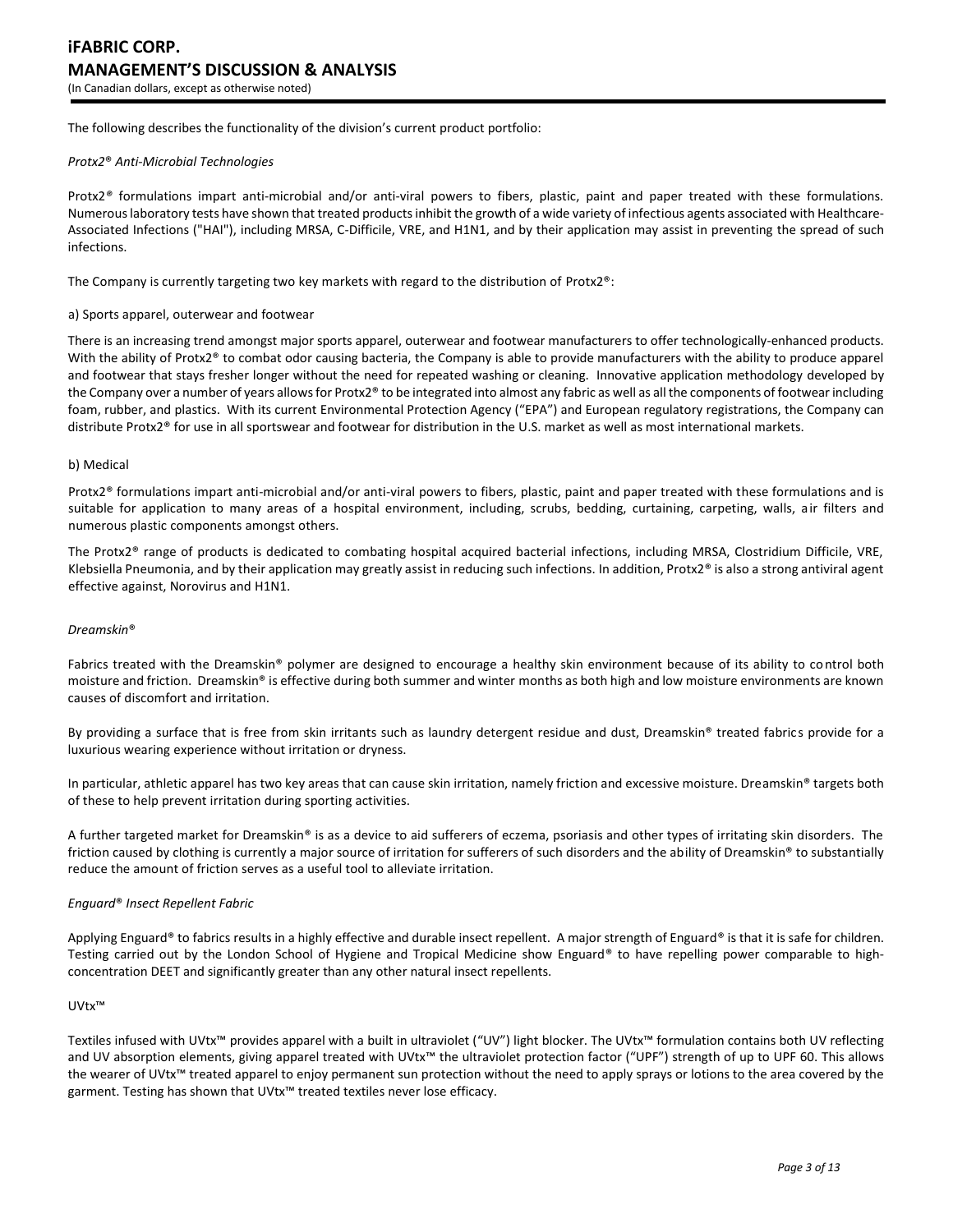#### FreshTx™

FreshTx™ is a state of the art odour-absorbing technology, which is easily infused into textile products. FreshTx™ offers permanent protection against odours without the need to use sprays or perfumes. FreshTx™ uses naturally-occurring elements for effective results that are non-toxic and safe. Extremely durable, once applied, the properties of FreshTx™ are renewed with each wash, and is effective even when wet.

DryTx™

DryTx™ moisture wicking technology provides treated apparel with the ability to quickly draw moisture away from the skin and disperse perspiration across the fabric surface for faster evaporation.

The main attributes of DryTx™ are its abilities to:

- Wick moisture away from the skin;
- Provide for garments that will not feel heavy or damp even during periods of high exertion by the wearer;
- Provide for garments that create less skin chafe compared to wet fabrics;
- Provide for garments that dry quicker, thereby assisting the wearer in maintaining a more even body temperature;
- Allow for fabrics to retain their natural softness.

An additional significant attribute of DryTx<sup>™</sup> is its ability to be integrated into apparel in combination with the division's other product offerings, resulting in unique garments that provide superior performance characteristics for athletic apparel.

#### RepelTX™

RepelTX™ is an environmentally friendly coating that is resistant to moisture. The RepelTX™ coating can be used on various surfaces including electronics and fabrics, which are then protected against moisture absorption.

RepelTX™ offers the next generation in water repellency performance. RepelTX modifies fabric at the molecular level by permanently attaching hydrophobic 'hairs' to individual fibers that lift liquids, causing them to bead and roll right off the fabric surface. It features a hydrocarbon polymer which is both more ecologically friendly and economically smart compared to competing technologies. The result is a market leading performance, liquid repellency that is breathable, durable and fast drying.

A substantial body of testing carried out by the Company have shown that RepelTX™ and Protx2® work extremely well in conjunction with each other. Particularly in health care environments, the combination of water repellency and an antimicrobial allows for garments that repel liquids (for example, blood) and at the same time can kill bacteria. These combined attributes are optimal for the healthcare industry. The additional benefit to iFabric is the increased revenue from every sale involving a multiple of chemicals.

# **SELECTED ANNUAL INFORMATION**

The following table sets forth selected annual consolidated statement of earnings (loss) information and balance sheet data for each of the last five fiscal years.

| For the year ended and as at September 30,              | 2017       | 2016       | 2015       | 2014       | 2013       |
|---------------------------------------------------------|------------|------------|------------|------------|------------|
| <b>Income Statement Data</b>                            |            |            |            |            |            |
| Revenue                                                 | 18,856,477 | 13,570,365 | 13,074,848 | 13,021,482 | 8,165,983  |
| Net earnings (loss) attributable to common shareholders | 1,597,070  | (373, 977) | (109, 837) | 542,214    | (144, 556) |
| Net earnings (loss) per common share                    |            |            |            |            |            |
| Basic                                                   | 0.061      | (0.014)    | (0.004)    | 0.021      | (0.006)    |
| Diluted                                                 | 0.059      | (0.014)    | (0.004)    | 0.020      | (0.006)    |
| <b>Balance Sheet Data</b>                               |            |            |            |            |            |
| Total assets                                            | 14,724,528 | 12,296,093 | 11,928,359 | 11,559,443 | 9,154,711  |
| Total non-current financial liabilities                 | 586,544    | 1,893,809  | 1,408,893  | 1,952,287  | 2,084,741  |
| Cash dividends declared                                 |            |            |            |            |            |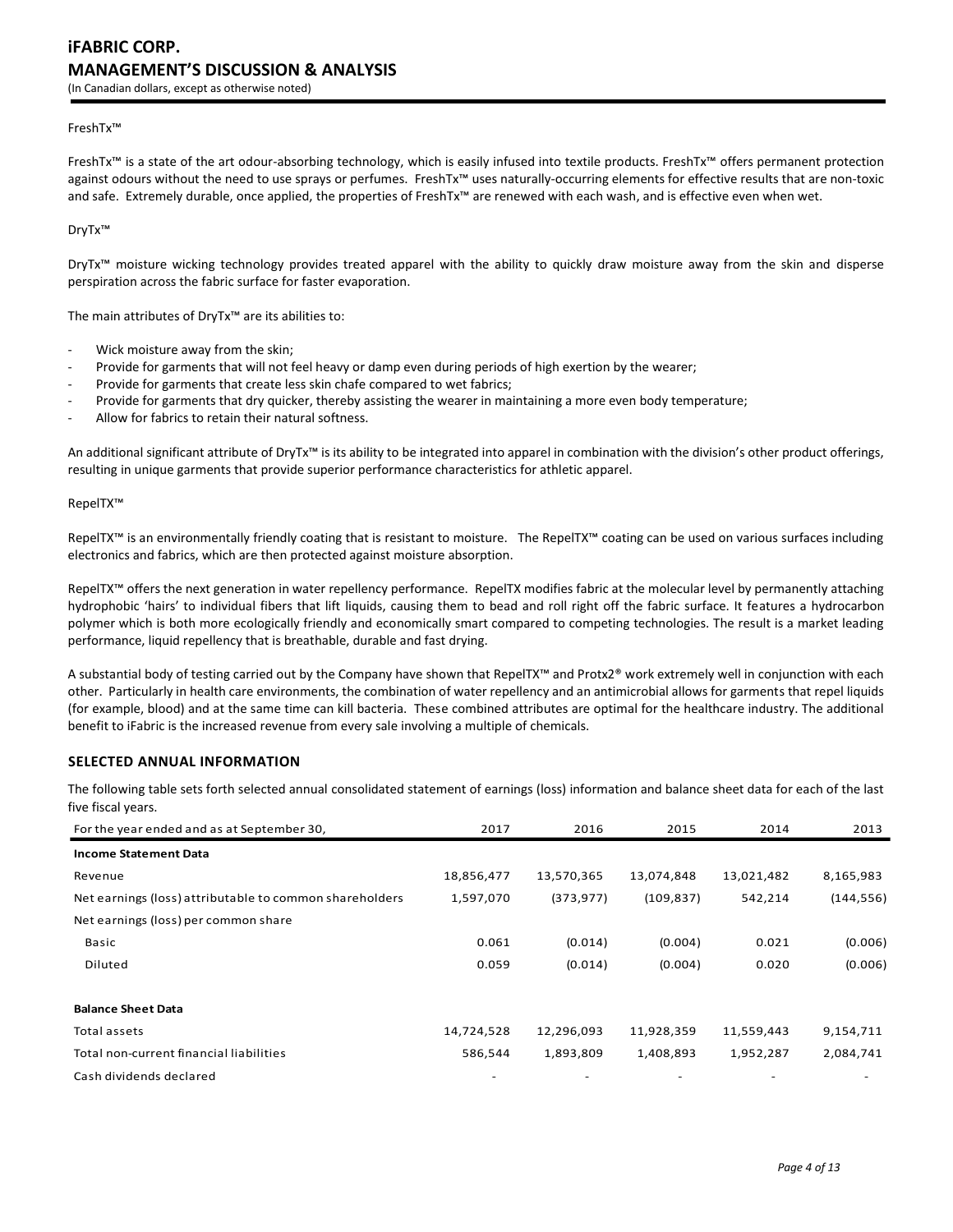# **RESULTS OF OPERATIONS – THREE MONTHS ENDED DECEMBER 31, 2017 AND 2016**

The following table sets forth the Company's unaudited condensed consolidated statements of earnings (loss) and comprehensive earnings (loss) for the three months ended December 31, 2017 and 2016:

| For the three months ended December 31,              | 2017       | 2016       |
|------------------------------------------------------|------------|------------|
| <b>REVENUE</b>                                       | 5,136,771  | 3,102,120  |
| <b>COST OF SALES</b>                                 | 2,549,577  | 1,955,034  |
| <b>GROSS PROFIT</b>                                  | 2,587,194  | 1,147,086  |
| <b>EXPENSES</b>                                      |            |            |
| Selling, general and administrative costs            | 1,276,910  | 1,210,046  |
| Interest on operating line                           | 9,395      | 9,878      |
| Interest on bank loan                                | 16,644     | 14,178     |
| Amortization of property, plant and equipment        | 16,548     | 12,503     |
| Amortization of deferred development costs           | 40,366     | 40,366     |
|                                                      | 1,359,863  | 1,286,971  |
| <b>EARNINGS (LOSS) FROM OPERATIONS</b>               | 1,227,331  | (139, 885) |
| <b>OTHER EXPENSES (INCOME)</b>                       |            |            |
| Share-based compensation                             | 45,483     | 16,459     |
| Loss (gain) on foreign exchange                      | (117, 044) | (4, 405)   |
|                                                      | (71, 561)  | 12,054     |
| <b>EARNINGS (LOSS) BEFORE INCOME TAXES</b>           | 1,298,892  | (151, 939) |
| PROVISION FOR (RECOVERY OF) INCOME TAXES             |            |            |
| Current                                              | 223,237    | 14,348     |
| Deferred                                             | 124,700    | (43,000)   |
|                                                      | 347,937    | (28, 652)  |
| <b>NET EARNINGS (LOSS)</b>                           | 950,955    | (123, 287) |
| NET EARNINGS (LOSS) ATTRIBUTABLE TO:                 |            |            |
| iFabric Corp. shareholders                           | 950,480    | (125, 375) |
| Non-controlling interest                             | 475        | 2,088      |
|                                                      | 950,955    | (123, 287) |
| OTHER COMPREHENSIVE EARNINGS (LOSS)                  |            |            |
| Unrealized gain on translation of foreign operations | 13,307     |            |
|                                                      | 13,307     |            |
| TOTAL COMPREHENSIVE EARNINGS (LOSS)                  | 964,262    | (123, 287) |
| <b>EARNINGS (LOSS) PER SHARE</b>                     |            |            |
| Basic                                                | 0.036      | (0.005)    |
| Diluted                                              | 0.035      | (0.005)    |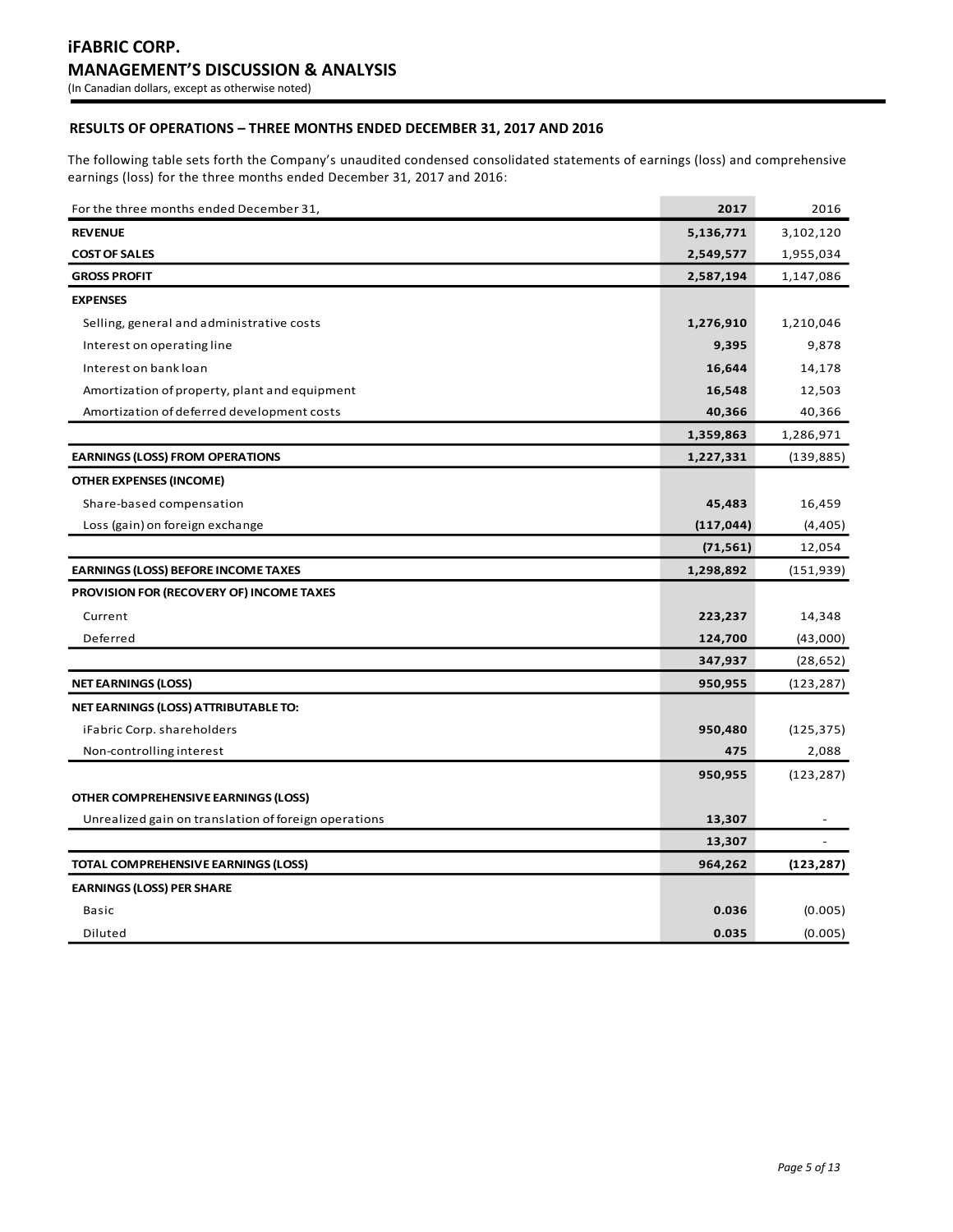# **iFABRIC CORP. MANAGEMENT'S DISCUSSION & ANALYSIS**

(In Canadian dollars, except as otherwise noted)

# **SELECTED OPERATING SEGMENT DATA**

|                                      |            |             |          | Corporate    |              |
|--------------------------------------|------------|-------------|----------|--------------|--------------|
|                                      | Intimate   | Intelligent | Other    | Items and    |              |
| Three months ended December 31, 2017 | Apparel    | Fabrics     | Segments | Eliminations | Consolidated |
| <b>External Revenue</b>              | 3,479,795  | 1,631,376   | 25,600   |              | 5,136,771    |
| Earnings (loss) before income taxes  | 678,102    | 576,653     | 2,532    | 41,605       | 1,298,892    |
|                                      |            |             |          |              |              |
|                                      | Intimate   | Intelligent | Other    | Items and    |              |
| Three months ended December 31, 2016 | Apparel    | Fabrics     | Segments | Eliminations | Consolidated |
| <b>External Revenue</b>              | 1,785,939  | 1,290,581   | 25,600   |              | 3,102,120    |
| Earnings (loss) before income taxes  | (170, 688) | (4,065)     | 6,346    | 16,468       | (151, 939)   |
|                                      |            |             |          |              |              |
| Revenue by geographic regions:       |            |             |          |              |              |
| Three months ended December 31,      |            |             |          | 2017         | 2016         |
| External sales revenue               |            |             |          |              |              |
| Canada                               |            |             |          | 131,685      | 226,712      |
| <b>United States</b>                 |            |             |          | 3,195,790    | 1,379,161    |
| United Kingdom                       |            |             |          | 183,821      | 261,134      |
| Southeast Asia and other             |            |             |          | 1,625,474    | 1,235,113    |
| Total                                |            |             |          | 5,136,771    | 3,102,120    |

# **Q1 2018 FINANCIAL HIGHLIGHTS**

|                                                               | 2017      | 2016       |
|---------------------------------------------------------------|-----------|------------|
|                                                               |           |            |
| Revenue                                                       | 5,136,771 | 3,102,120  |
| Earnings (loss) from operations                               | 1,227,331 | (139, 885) |
| Share based compensation                                      | (45, 483) | (16, 459)  |
| Adjusted EBITDA *(Note)                                       | 1,427,328 | (58, 555)  |
| Net earnings (loss) after tax                                 | 950,955   | (123, 287) |
| Net earnings (loss) after tax<br>attributable to shareholders | 950,480   | (125, 375) |
| Net earnings (loss) per share                                 |           |            |
| Basic                                                         | 0.036     | (0.005)    |
| Diluted                                                       | 0.035     | (0.005)    |
|                                                               |           |            |

*\*Note: Adjusted EBITDA represents earnings before interest, taxes, depreciation, amortization and share based compensation*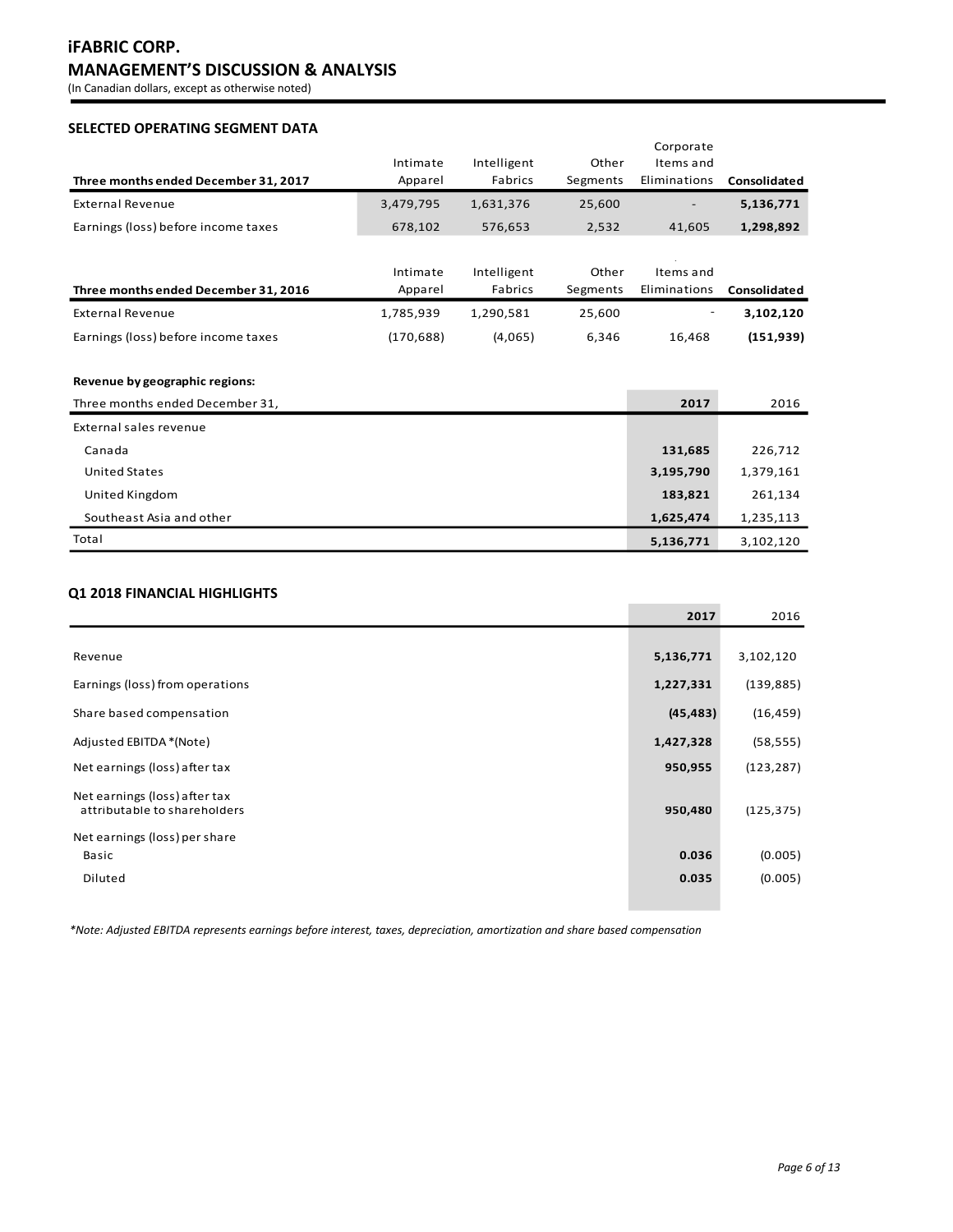# **DISCUSSION OF THE RESULTS OF OPERATIONS – THREE MONTHS ENDED DECEMBER 31, 2017 AND 2016**

### **Revenue**

Revenue increased by \$2,034,651 to \$5,136,771 in Q1 2018 from \$3,102,120 in Q1 2017. With respect to the reportable operating segments of the Company, revenue increased by 95% or \$1,693,856 in its Intimate Apparel segment to \$3,479,795 in Q1 2018 from \$1,785,939 in Q1 2017 and revenue increased by 26% or \$340,795 in its Intelligent Fabrics segment to \$1,631,376 in Q1 2018 from \$1,290,581 in Q1 2017. Geographically, revenue increased in the U.S. and Southeast Asia and other areas but decreased in the UK and Canada in Q1 2018 versus Q1 2017.

Overall, revenue increased by 66% during Q1 2018 in comparison to Q1 2017. In the Intelligent Fabrics operating segment, revenue growth was mainly attributable to increased license revenue resultant from achieving certain milestones in respect of a major customer. In the Intimate Apparel operating segment, the increase in revenue during Q1 2018 from Q1 2017 was primarily attributable to the continued growth in sleepwear products.

# **Gross profit**

Gross profit as a percentage of revenue increased to 50% in Q1 2018 from 37% in Q1 2017. The increase in gross profit percentage is mainly due to a substantial reduction in margin guarantee payments and end of season clearances, as well as in the product mix in Q1 2018 compared to the product mix in Q1 2017. Milestone license revenue in the Intelligent Fabrics operating segment further contributed to the increase in gross margins in Q1 2018 versus Q1 2017. Gross profit in dollars increased by 126% or \$1,440,108 to \$2,587,194 in Q1 2018 from \$1,147,086 in Q1 2017. The increase in gross profit dollars is largely attributable to the increase in revenues in Q1 2018 compared to 2017, as well as the additional factors discussed above.

### **Selling, general and administrative costs**

In Q1 2018, selling, general and administrative costs were virtually unchanged at \$1,276,910 compared to \$1,210,046 in Q1 2017. The minor increase in costs is mainly attributable to increased staffing costs in Q1 2018 versus Q1 2017.

### **Interest Expense**

Interest expense during Q1 2018 was \$26,039 compared to \$24,056 during Q1 2017. The small increase in interest expense was mainly due to an increase in the Company's term bank loan in 2017, which was advanced with the purpose of funding certain renovations to the Company's head office in Markham, Ontario, as well as to provide additional working capital for the Company.

### **Amortization**

Amortization of the Company's property, plant and equipment and deferred development costs totaled \$56,914 during Q1 2018 compared to \$52,869 during Q1 2017.

### **Share-based compensation**

Share-based compensation costs in Q1 2018 were \$45,483 compared to \$16,459 in Q1 2017 resulting in an increase of \$29,024. The increase in share-based compensation costs is the due to the vesting of previously issued stock options.

### **Gain on foreign exchange**

In Q1 2018, the Company's gain on foreign exchange was \$117,044 versus a gain of \$4,405 in Q1 2017. The primary reason for the increase in exchange gains is the strengthening of the U.S. Dollar during Q1 2018, compared to a relatively more stable exchange rate during Q1 2017.

Effective October 1, 2017, the Company's subsidiaries Coconut Grove Pads Inc. and, Intelligent Fabric Technologies (North America) Inc., changed their functional currency to United States Dollars given the increasing prevalence of United States Dollar denominate d transactions in their operations. The change in functional currency from Canadian dollars to US dollars is account ed for prospectively from October 1, 2017.

The results and financial position of the abovementioned Companies are translated into Canadian dollars as follows:

- i. Assets and liabilities are translated at the closing rate at the date of the statement of financial position;
- ii. Income and expenses are translated at average exchange rates.
- iii. The resulting exchange difference amounting to \$13,307 has been recognized in other comprehensive income for the quarter.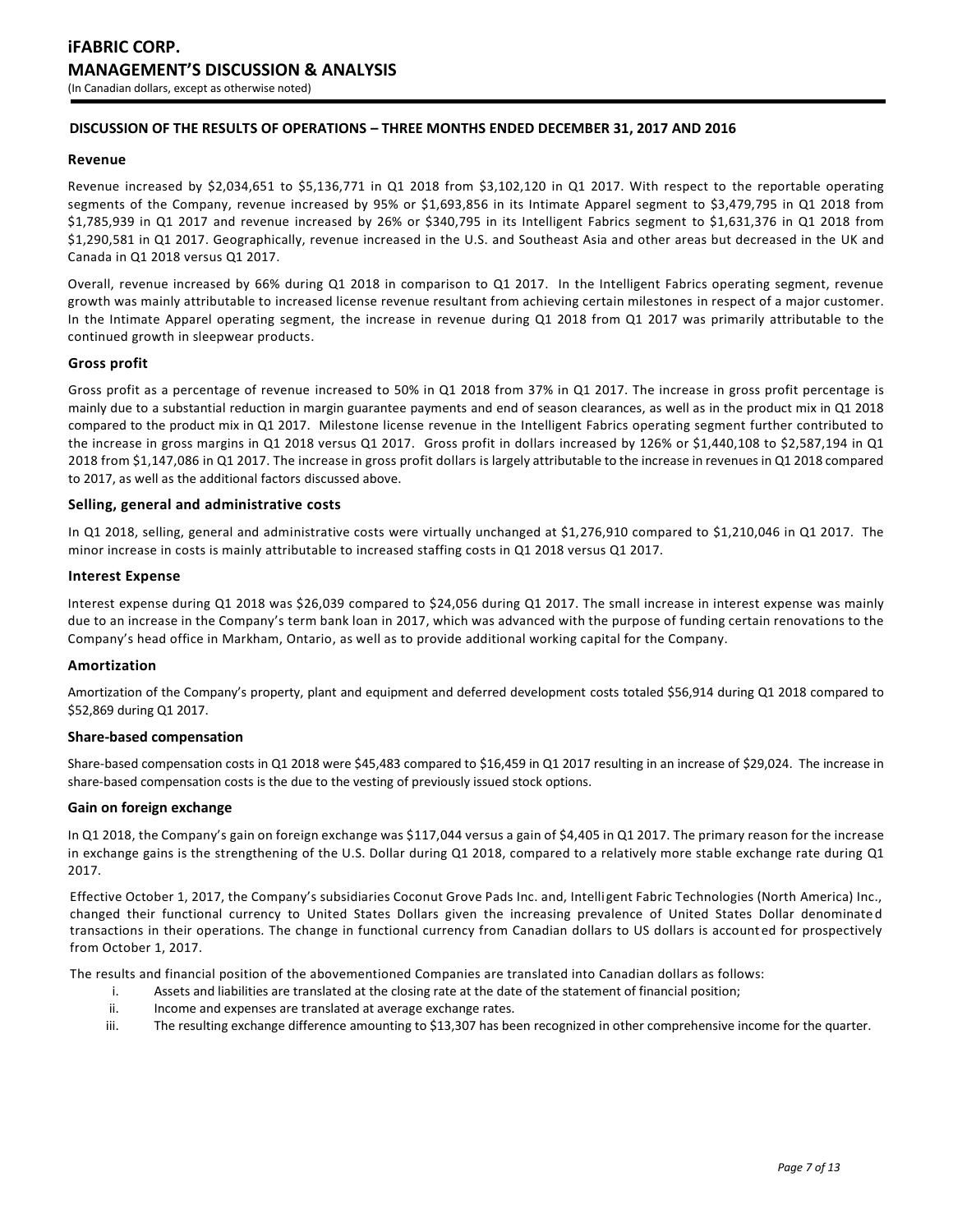# **Provision for (recovery of) income taxes**

The Company's provision for income taxes in Q1 2018 was \$347,937 compared to a recovery income taxes of \$28,652 in Q1 2017. Included in the earnings (loss) before income taxes are certain non-deductible items for tax purposes. Differences in the amounts of non-deductible expenses is the primary reason for the change in the Company's effective income tax rate from Q1 2017 to Q1 2018.

### **Net earnings (loss) and EBITDA**

Net earnings attributable to iFabric'sshareholders during Q1 2018 was \$950,480 (\$0.036 per share basic and \$0.035 per share diluted) compared to a net loss of \$125,375 in Q1 2017 (\$0.005 per share, basic and diluted). The \$1,075,855 increase net earnings in Q1 2018 versus Q1 2017 is largely attributable the increase in revenues, improved gross margins and increased gross profit dollars, for the reasons discussed above. Adjusted EBITDA for Q1 2018 amounted \$1,427,328 compared to negative adjusted EBITDA of \$58,555 in Q1 2017 representing an increase of \$1,485,883.

# **SEASONALITY AND QUARTERLY FLUCTUATIONS**

The Company's business is seasonal and results of operations for any interim period are not necessarily indicative of results of operations for the full fiscal year.

### **SUMMARY OF QUARTERLY RESULTS**

| Fiscal 2018                                             | Q <sub>1</sub> | Q <sub>2</sub> | Q <sub>3</sub> | Q4        |
|---------------------------------------------------------|----------------|----------------|----------------|-----------|
| Revenue                                                 | 5,136,771      |                |                |           |
| Net earnings (loss) attributable to common shareholders | 950,480        |                |                |           |
| Net earnings (loss) per common share                    |                |                |                |           |
| <b>Basic</b>                                            | 0.036          |                |                |           |
| Diluted                                                 | 0.035          |                |                |           |
| Fiscal 2017                                             | Q1             | Q <sub>2</sub> | Q <sub>3</sub> | Q4        |
| Revenue                                                 | 3,102,120      | 4,255,192      | 4,888,400      | 6,610,765 |
| Net earnings (loss) attributable to common shareholders | (125, 375)     | 488,321        | 264,213        | 969,911   |
| Net earnings (loss) per common share                    |                |                |                |           |
| <b>Basic</b>                                            | (0.005)        | 0.019          | 0.010          | 0.037     |
| Diluted                                                 | (0.005)        | 0.018          | 0.010          | 0.036     |
| Fiscal 2016                                             | Q1             | Q <sub>2</sub> | Q <sub>3</sub> | Q4        |
| Revenue                                                 | 3,329,010      | 3,072,027      | 2,999,317      | 4,170,011 |
| Net earnings (loss) attributable to common shareholders | 39,588         | (324, 657)     | (121, 653)     | 32,745    |
| Net earnings (loss) per common share                    |                |                |                |           |
| <b>Basic</b>                                            | 0.002          | (0.013)        | (0.005)        | 0.001     |
| Diluted                                                 | 0.001          | (0.013)        | (0.005)        | 0.001     |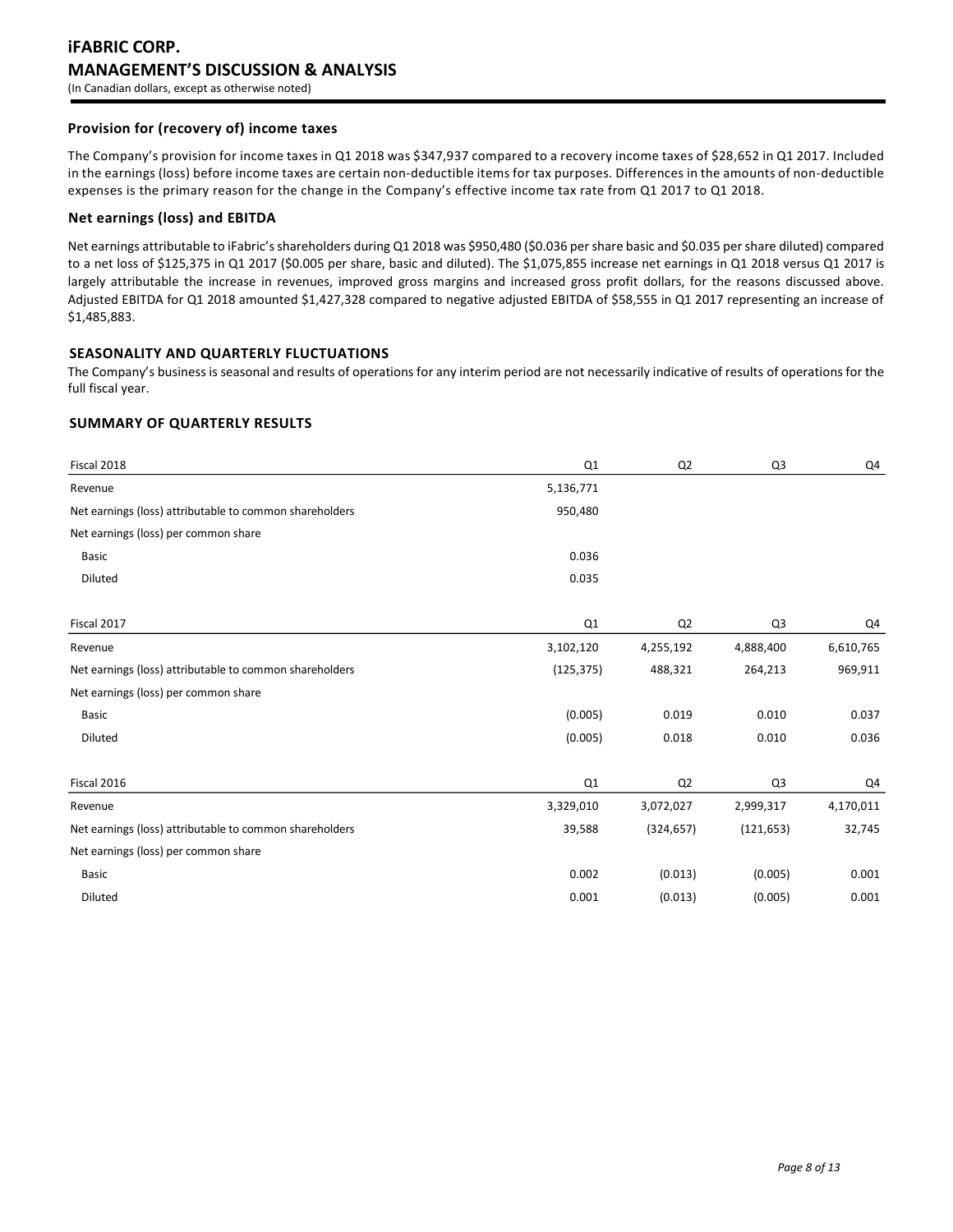The following table sets forth the Company's unaudited condensed consolidated statements of financial position as at December 31, 2017 and September 30, 2017:

|                                                         | December 31, | September 30, |
|---------------------------------------------------------|--------------|---------------|
| As at                                                   | 2017         | 2017          |
| <b>ASSETS</b>                                           |              |               |
| <b>Current assets</b>                                   |              |               |
| Cash                                                    | 2,764,250    | 668,425       |
| Accounts receivable                                     | 4,095,364    | 5,695,362     |
| Inventories                                             | 4,307,657    | 3,909,807     |
| Prepaid expenses and deposits                           | 231,575      | 254,078       |
| Foreign exchange forward contracts                      | 104,292      | 112,533       |
| <b>Total current assets</b>                             | 11,503,138   | 10,640,205    |
| <b>Non-current assets</b>                               |              |               |
| Due from related parties                                | 123,000      | 123,000       |
| Property, plant and equipment                           | 2,857,084    | 2,873,632     |
| Deferred development costs                              | 234,876      | 275,241       |
| Deferred income taxes                                   | 632,700      | 757,400       |
| Goodwill                                                | 55,050       | 55,050        |
| Total non-current assets                                | 3,902,710    | 4,084,323     |
| <b>Total assets</b>                                     | 15,405,848   | 14,724,528    |
|                                                         |              |               |
| <b>LIABILITIES</b>                                      |              |               |
| <b>Current liabilities</b>                              |              |               |
| Bank indebtedness                                       |              | 774,908       |
| Accounts payable and accrued liabilities                | 1,426,516    | 1,112,078     |
| Income taxes payable                                    | 898,944      | 675,645       |
| Current portion of deferred revenue                     | 39,300       | 39,300        |
| Current portion due to related parties                  | 28,945       | 91,620        |
| Bank loan payable                                       | 1,652,777    | 1,681,944     |
| <b>Total current liabilities</b>                        | 4,046,482    | 4,375,495     |
| <b>Non-current liabilties</b>                           |              |               |
| Deferred revenue                                        | 121,175      | 131,000       |
| Due to related parties                                  | 465,956      | 455,544       |
| <b>Total non-current liabilities</b>                    | 587,131      | 586,544       |
| <b>Total liabilities</b>                                | 4,633,613    | 4,962,039     |
| <b>EQUITY</b>                                           |              |               |
| Equity attributable to iFabric Corp. shareholders       |              |               |
| Capital stock                                           | 2,929,331    | 2,929,331     |
| <b>Reserves</b>                                         | 2,476,170    | 2,430,687     |
| <b>Retained earnings</b>                                | 5,341,444    | 4,390,964     |
| Accumulated other comprehensive earnings (loss)         | 13,307       |               |
| Total equity attributable to iFabric Corp. shareholders | 10,760,252   | 9,750,982     |
| Non-controlling interest                                | 11,982       | 11,507        |
| <b>Total equity</b>                                     | 10,772,234   | 9,762,489     |
| <b>Total liabilities and equity</b>                     | 15,405,848   | 14,724,528    |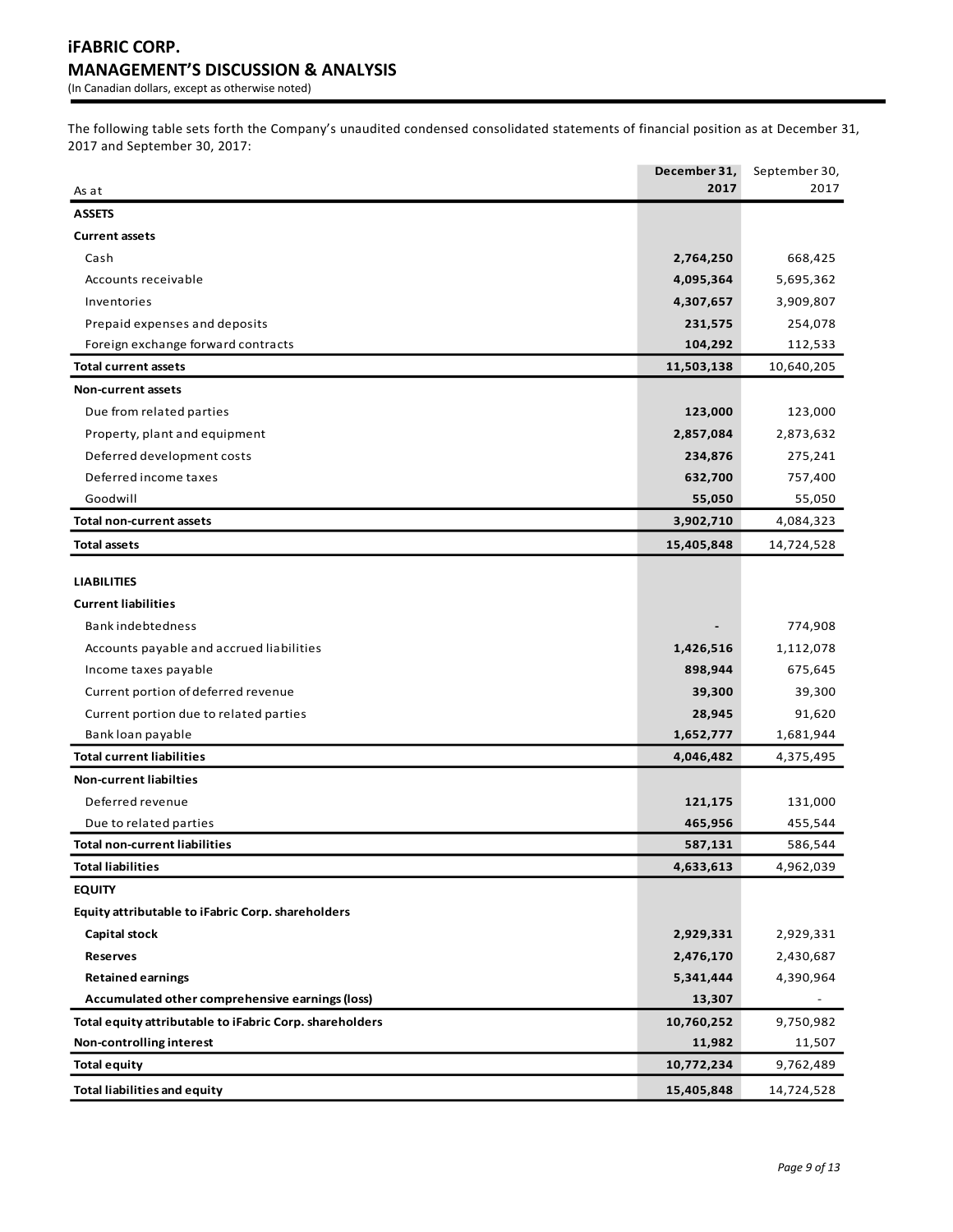# **OVERVIEW OF CONSOLIDATED STATEMENTS OF FINANCIAL POSITION**

The Company's cash balance increased to \$2,764,250 as at December 31, 2017 from \$668,425 as at September 30, 2017 representing an increase of \$2,095,825.

Total accounts receivable at the end of Q1 2018 was \$4,095,364 compared to \$5,695,362 as at September 30, 2017. The reduction in accounts receivable is attributable to collections from customers during Q1 2018, substantially exceeding the revenue for the quarter.

Total inventory increased by \$397,850 to \$4,307,657 at the end of Q1 2018 from \$3,909,807 at the end of fiscal 2017. The Company increased its inventories of spring seasonal goods within its Intimate Apparel division in anticipation of sales to be recognized early in Q2 2018, while in the Intelligent Fabrics operating segment, the division continued to build its inventories to facilitate anticipated future demand for its product offerings.

Property, plant and equipment at the end of Q1 2018 totaled \$2,857,084 compared to \$2,873,632 at the end of fiscal 2017, with the change primarily attributable to amortization costs.

Deferred development costs decreased to \$234,876 at the end of Q1 2018 from \$275,241 at the end of fiscal 2017. The decrease is attributed to amortization of deferred development costs.

Deferred income taxes decreased to \$632,700 at the end of Q1 2018 from \$757,400 at the end of fiscal 2017. The decrease is mostly attributable to utilization of a portion of the non-capital losses previously incurred in the Company's Intelligent Fabric operating segment during the first quarter of 2018.

Total liabilities at the end of Q1 2018 were \$328,426 lower than at the end of fiscal 2017. The Company decreased its liabilities mainly with respect to the repayment of the Company's bank operating line, which carried a zero balance as at December 31, 2017, leaving the full credit line of \$3,500,000 available to fund future growth.

# **LIQUIDITY, CASH FLOWS AND CAPITAL RESOURCES**

The Company is subject to risks including, but not limited to, the potential inability to raise additional funds through debt and/or equity financing to support the Company's development and continued operations, and to meet the Company's liabilities and commitments as they come due.

The Company's capital resources include a bank operating line, long-term debt, and equity attributable to the Company's shareholders.

#### **Bank Operating Line**

Two of the Company's subsidiaries share a demand operating loan with a tier one Canadian bank available to a maximum of \$3,500,000, against which \$0 was outstanding as at December 31, 2017 (September 30, 2017 - \$774,908). The loan facility bears interest at either the bank's prime lending rate or USD base rate, as applicable, plus 0.75%. The purpose of the credit facility is to provide for ongoing operating requirements including the financing of accounts receivable and inventories. The facility is secured by a first-ranking all-indebtedness collateral mortgage in the amount of \$3,000,000 on land and buildings, a general security agreement, an assignment of rents, as well as guarantees from the Company and two of its subsidiary companies.

#### **Demand Term-Loan**

One of the Company's subsidiaries has a non-revolving demand term loan, payable in monthly principal payments of \$9,722 plus interest, bearing interest at the bank's prime rate plus 0.75%, amortized over a fifteen-year period ending February 28, 2032 and secured by a first-ranking allindebtedness collateral mortgage in the amount of \$3,000,000 on land and buildings, a general security agreement, an assignment of rents, as well as guarantees from the Company and three of its subsidiary companies. The balance outstanding on this loan as at December 31, 2017 amounted to \$1,652,777 compared to \$1,681,944 as at September 30, 2017, with the reduction being attributable to the monthly capital repayments during the quarter.

Notwithstanding the fact that this is a demand loan, and classified as a current liability, management expects to repay solely the minimum monthly principal payments, totaling \$116,667 over the next twelve months.

#### **Working capital**

Working capital represents current assets less current liabilities. For the purposes of calculating working capital the Company has excluded the demand term-loan referred to above. Although classified as a current liability as required by IFRS, the loan carries a term of 15 years and accordingly, does not impact the amount of available working capital. As at December 31, 2017, the Company's working capital was \$9,109,433 compared to working capital of \$7,946,654 as at September 30, 2017, representing an increase of \$1,162,779 or 15%.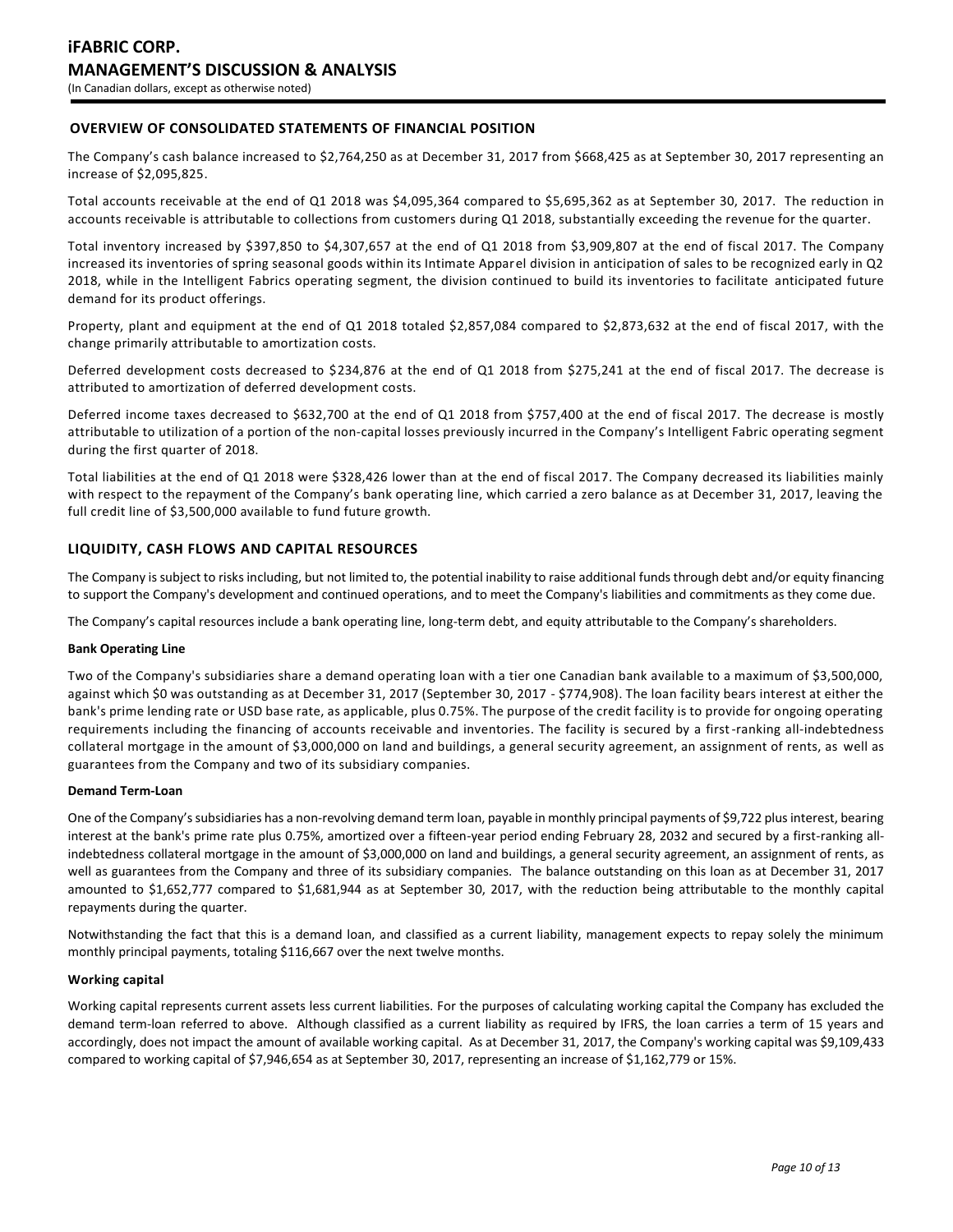#### **Operating activities**

Cash provided by operating activities during the three months ended December 31, 2017 amounted to \$2,952,163 compared to an amount of \$395,638 provided by operating activities during the three months ended December 31, 2017, representing an increase in cash flow of \$2,556,525. The increase in operational cash flow can be largely attributed to the substantial increase in earnings for the quarter and the collection of accounts receivable.

#### **Financing activities**

Cash used in financing activities during the three months ended December 31, 2017 amounted to \$856,338, compared to \$169,626 used in financing activities during the three months ended December 31, 2016, representing an increase of \$686,712 in financing cash outflow. The difference can be mostly attributed to the repayment in full of the Company's bank operating line.

#### **Investing activities**

No cash was used in investing activities during the three months ended December 31, 2017 compared to a nominal amount of \$339 used in investing activities during the three months ended December 31, 2016.

### **OFF-BALANCE SHEET ARRANGEMENTS**

The Company has no off-balance sheet arrangements as of December 31, 2017, with the exception of the operating leases as noted in the "Commitments & Contractual Obligations" section of the Company's 2017 annual MD&A.

#### **COMMITMENTS & CONTRACTUAL OBLIGATIONS**

During Q1 2017, there have been no significant changes in the contractual obligations from those disclosed in the Company's 2017 annual MD&A.

The Company's other commitments are outlined below:

- a) The Company enters into foreign exchange forward contracts to manage the risks associated with exchange rate fluctuations. See note 7 of the Company's Q1 2018 unaudited condensed consolidated interim financial statements for more information.
- b) In terms of a worldwide license agreement, the Company has the right to use trademarks in connection with the manufacture, marketing, sale and distribution of certain licensed products. During the license term, the Company is required to pay a quarterly royalty on its net sales as defined in the agreement, on all products sold under the licensed marks. The effective royalty rates vary depending on the distribution channel and range from 4-10%. Minimum annual royalties have been established for the balance of the contract periods ending December 31, 2017 and 2018 in U.S. dollar amounts of \$288,000 and \$368,000, respectively. In addition, the Company is required to pay an advertising fee of 1-2%, depending on the distribution channel, payable quarterly, on its net sales as defined in the agreement, for promotion of the licensed products. The Company is also required to pay an administration fee for each remaining year of the contract, due January 1, 2017 and 2018, in U.S. dollar amounts of \$13,380 and \$20,500, respectively. The license term is in effect until December 31, 2018.

### **RELATED PARTY TRANSACTIONS**

During the three month period ended December 31, 2017, there have been no significant changes in the related party transactions from those disclosed in the Company's 2017 audited consolidated financial statements and the 2017 annual MD&A.

### **FINANCIAL RISK MANAGEMENT**

The Company's risk management policies are established to identify and analyze the risks faced by the Company, to set appropriate risk limits and controls, and to monitor risks and adherence to limits. Risk management policies and systems are reviewed regularly to reflect changes in market conditions and the Company's activities. There have been no significant changes in the Company's risk exposures during the three months ended December 31, 2017 from those described in the Company's audited annual consolidated financial statements for the year ended September 30, 2017.

# **OUTSTANDING SHARE DATA**

As of the date of this MD&A, the Company had 26,161,000 common shares outstanding. Furthermore, as of the date of this MD&A, the Company had 2,058,750 options issued and outstanding, of which 1,758,750 were exercisable, as well as 203,625 warrants outstanding.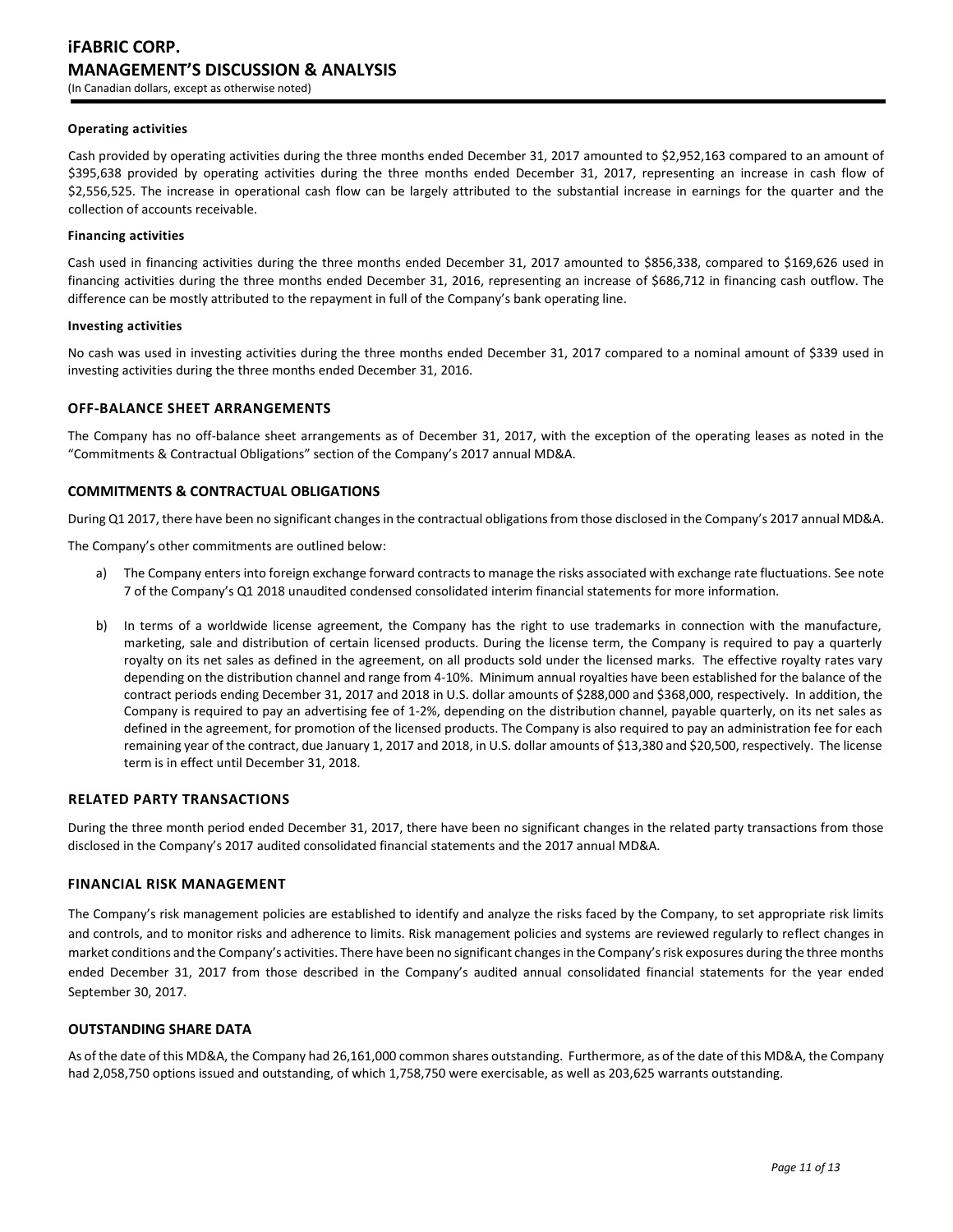### **RISKS & UNCERTAINTIES**

The Company is exposed to various operational risks and uncertainties which are described in the Company's 2017 annual MD&A. The risks and uncertainties disclosed in the 2017 annual MD&A are not exhaustive. There have been no specific additional risks or uncertainties identified during Q1 2018. New risk factors may emerge from time to time and it is not possible for management to predict all such risk factors, nor can it assess the impact of all such risk factors on the Company's business, performance, condition, results, operations or strategies and plans.

# **CRITICAL ACCOUNTING POLICIES AND ESTIMATES**

This MD&A is based upon the Q1 2018 unaudited condensed consolidated interim financial statements, which have been prepared in accordance with IFRS and IAS 34, "Interim Financial Reporting". The preparation of the Q1 2018 unaudited condensed consolidated interim financial statements requires management to select appropriate accounting policies and to make judgments, estimates and assumptions that affect the reported amounts of assets, liabilities, revenues, expenses and the disclosure of contingent assets and liabilities at the end of the reporting period. The estimates and related assumptions are based on previous experience and other factors considered reasonable under the circumstances, the results of which form the basis of making assumptions about carrying values of assets and liabilities that are not readily apparent from other sources.

The estimates and underlying assumptions are reviewed on an ongoing basis. Revisions to accounting estimates are recognized in the period in which the estimate is revised if the revision affects only that period or in the period of revision and future periods if the revision affects both current and future periods.

Significant assumptions about the future that management has made could result in a material adjustment to the carrying amounts of assets and liabilities, or on the reported results of revenues, expenses, gains, or losses, in the event that actual results differ from assumptions made. The methods used to calculate critical accounting estimates are consistent with prior periods.

During Q1 2018, there were no significant changes to methods used to:

- Cost inventory or determine provisions for obsolete or slow-moving inventory
- Determine impairment of deferred development costs
- Determine impairment of deferred income tax assets
- Determine impairment or estimated useful lives of property, plant and equipment
- Determine the fair value of share-based payment transactions

For further details concerning the use of estimates, judgments and assumptions in the preparation of the Company's Q1 2018 unaudited condensed consolidated interim financial statements, along with details of the significant accounting policies used in the preparation of such interim financial statements, specific reference should be made to note 3 of the Company's audited annual consolidated financial statements for the fiscal year ended September 30, 2017.

### **ACCOUNTING POLICY DEVELOPMENTS**

The significant accounting policies as disclosed in the Company's audited annual consolidated financial statements for the year ended September 30, 2017 have been applied consistently in the preparation of the Q1 2018 unaudited condensed consolidated interim financial statements.

### **(a) Future changes in accounting standards**

Certain new standards, interpretations, amendments and improvements to existing standards were issued by the IASB or IFRIC that are mandatory for accounting periods beginning on January 1, 2017 or later periods. The standards impacted that are applicable to the Company are as follows:

- i) IFRS 9, 'Financial Instruments' was issued in November 2009 as the first step in its project to replace IAS 39 'Financial Instruments: Recognition and Measurement'. IFRS 9 introduces new requirements for classifying and measuring financial assets that must be applied for annual reporting periods beginning on or after January 1, 2018, with early adoption permitted. The IASB amended IFRS 9 in November 2013 to add new requirements for classifying and measuring financial liabilities, de-recognition of financial instruments, impairment and hedge accounting. The standard is not expected to have a significant impact on the Company's accounting for financial instruments.
- ii) IFRS 15, 'Revenue From Contracts With Customers' was issued in May 2014. The standard provides a comprehensive framework for recognition, measurement, and disclosure of revenue from contracts with customers except for those that fall within the scope of IAS 17, 'Leases' or other applicable IFRS. Application of the standard is mandatory for annual reporting periods beginning on or after January 1, 2018, with early adoption permitted. The adoption of IFRS 15 is not expected to have a significant impact on the Company's accounting for revenue and the Company is currently assessing when to adopt IFRS 15.